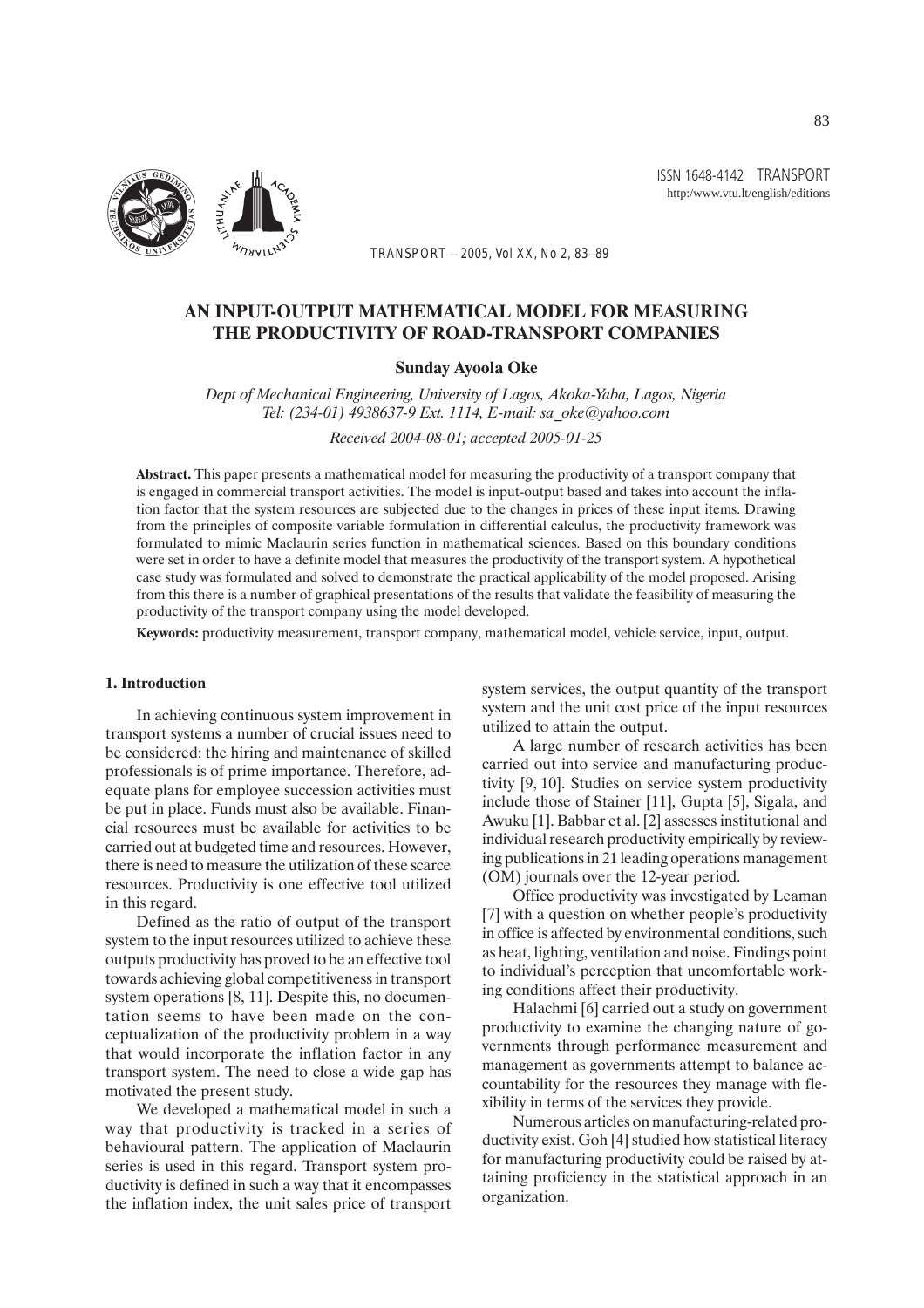Fisher [3] measures the productivity using standard cost accounting the information based on the standard total productivity model. Critical factors in the approach are: the use of business goals and the determination of effective output measures.

In conclusion, since no documentation exists on productivity in the transport sector that has incorporated an inflation factor, the current paper is justified.

## 2. Transport company productivity measurement model

The worldwide definition of productivity involves expressing the productivity value in terms of the quantified output obtained from any system and the input resource utilized for the smooth running of the operations of the system.

Mathematically,

Transport company productivity (P)

 $=$  Output of the transport system

Input resources utilised to produce the output

Thus, if P represents the productivity of the transport company, then the expression that represents productivity is:

$$
P = \frac{QU}{IC(1 - n_0)^t}.
$$
 (1)

The components of this expression are defined as follows:

*Q* represents the quantity of output of the transport system in terms of the number of passengers or goods transported for the time period that the productivity is to be measured. Thus, the transport system may refer to a system of different mediums of moving people and goods efficiently such as air, land, and sea. This may include the use of commercial airplanes, vehicles, railways, and ships. However, for the purpose of simplicity of modelling we shall be limited to modelling fleet of vehicles that transport goods and people from one location to another. Thus, the output in this respect may be the number of people conveyed from a source to a destination taking note of the unit price paid by each passenger and the number of trips observed by the vehicle. Such vehicles may be dedicated to either passenger/goods conveyance or a combination of both.

Specifically, *U* represents the sales price of services offered by the transport company to the public. In addition, *I* refers to the quantity of inputs utilised to attain the output, while *C* refers to the unit cost price of input utilised in the production of services. In addition,  $n_0$  represents the inflation index.

The starting point for the model for the model formulation is to split the equation (1) into three different components, represented as:

$$
Y = \frac{Q}{C'}, \quad X = \frac{U}{L'}, \quad \text{and} \quad T = \frac{1}{(1 - n_0)^2}.
$$
 (2)

Thus, we have a new equation as:

$$
P = \frac{Q}{C} x \frac{U}{I} x \frac{1}{(\ln n_0)^t}.
$$

The functional representative of the problem is:

$$
P = Y(Q) X(I) T(t).
$$
 (3)

This is based on the assumption that we let

$$
Y = \frac{Q}{C'}, \quad X = \frac{U}{L'}, \quad \text{and} \quad T = \frac{1}{(1 - n_0)^{\gamma}}.
$$

Applying the second order partial differential equation principles we have a new expression as:

$$
\frac{\partial^2 p}{\partial \mathcal{Q}^2} + \frac{\partial^2 p}{\partial \mathcal{I}^2} = \frac{1}{e^2} \frac{\partial^2 T}{T \partial \mathcal{I}^2}
$$
(4)

 $(e$  is a constant).

This partial differential equation could be converted to a second order differential equation as:

$$
\frac{1}{Y}\frac{d^2Y}{dQ^2} + \frac{1}{x}\frac{d^2x}{dT^2} = \frac{1}{e^2T}\frac{d^2T}{dt^2}.
$$
 (5)

An equation is developed and compared with equation (5) so as to apply Maclaurin series. The equation is developed:

$$
\frac{1}{Y}\frac{d^2Y}{dQ^2} + m^2 = 0 \text{ (m is a constant).}
$$
 (6)

Equation (6) could be transformed as:

$$
\frac{d^2Y}{dQ^2} + m^2Y = 0.
$$
 (7)

The general mathematical solution to the equation formulated in (7) is as stated below:

$$
Y = A \sin(mQ) + B \cos(mQ) = \frac{Q}{C}.
$$
 (8)

The right hand side of equation (8) suggests that the first component of the productivity equation in (2) is considered. To get the particular solution we consider the boundary conditions at  $Q = 0$  and  $Y =$ 0. This implies that  $Y = 0 = B \cos(mQ) = 0$ . From here we obtain B to be 0. Now, if B is initially said to be 0 in the equation (8), then: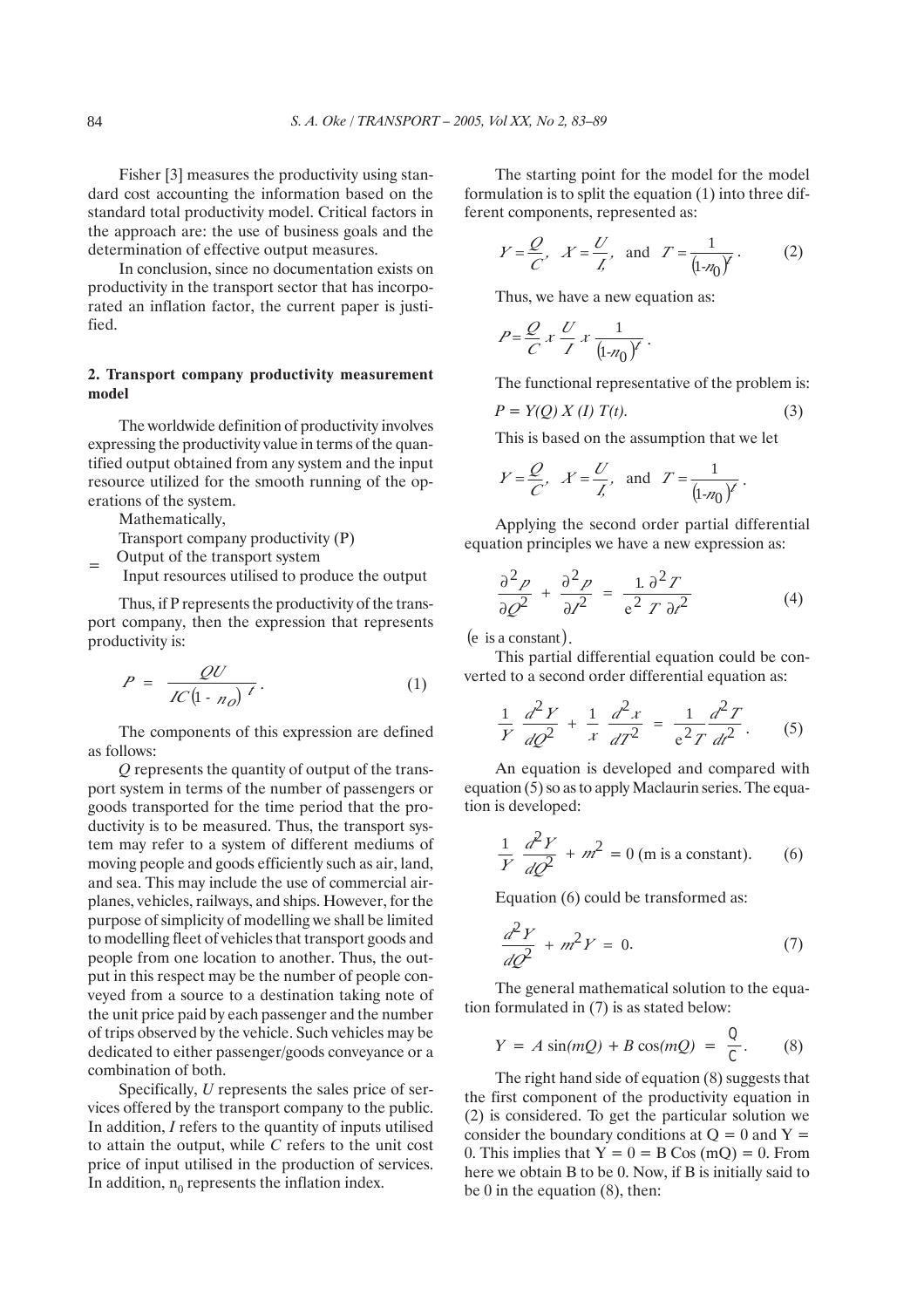$$
Y = A \sin(mQ) = \frac{Q}{C}.
$$
 (9)

Now changing the boundary conditions to  $Q =$ 1, we have the expression

$$
Y = A \sin(m) = \frac{1}{C}.
$$
 (10)

Therefore, 
$$
\left(\frac{dY}{dQ}\right) = Am\cos(m) = \frac{1}{C}
$$
. (11)

Now dividing equation (10) by equation (11), we have:

$$
\frac{A\sin(m)}{Am\cos(m)} = \frac{1/C}{1/C}.
$$
\n(12)

Which gives

$$
\frac{\sin(m)}{m\cos(m)} = 1.
$$
 (13)

From our knowledge of Maclaurins series using Maclaurin series

$$
\sin(m) = \left(m - \frac{m^3}{6}\right) \tag{14}
$$

and

$$
\cos(m) = \left(1 - \frac{m^3}{2} + \frac{m^4}{24}\right) \,. \tag{15}
$$

Now relating equations (14) and (15) to equation (13), we have:

$$
\frac{\sin(m)}{\cos(m)} = \frac{m - \frac{m^3}{6}}{\left(1 - \frac{m^2}{2} + \frac{m^4}{24}\right)} = 1.
$$
 (16)

From equation (16) we obtain  $m = \sqrt{8}$ . Now substituting for m in equation (9), i.e.  $Y = A\sin(mQ)$ , we have:

$$
Y = A\sin\sqrt{8Q}.
$$
 (17)

Now differenciating Y with respect to Q,

$$
\frac{dY}{dQ} = A\sqrt{8} \cos \sqrt{8}Q = \frac{1}{C}.
$$
 (18)

$$
At = 0, \quad A\sqrt{8} = \frac{1}{C'}, \quad A = \frac{1}{C\sqrt{8}}.
$$
 (19)

Now substituting for *A* in equation (9), we have:

$$
Y = \frac{1}{C\sqrt{8}} \sin\sqrt{8}Q. \tag{20}
$$

Going back to equation (5), it would be observed that the first component of the equation i.e. *dQ d Y*  $Y$   $d\Omega^2$  $\frac{1}{K} \frac{d^2 Y}{2}$  is modelled to follow Maclaurins series. If the second part i.e.  $\frac{1}{X} \frac{d^{2}y}{dt^{2}}$  $1 \, d^2$ *dI*  $\frac{1}{X} \frac{d^2 X}{dt^2}$  is then modelled to follow Maclaurins series, then we have a new equation:

$$
\frac{1}{X}\frac{d^2X}{dI^2} + n^2 = 0
$$
 (*n* is a constant). (21)

By multiplying with a factor "*X*", we have:

$$
\frac{d^2X}{dt^2} + n^2X = 0.
$$
 (22)

The function for equation (22) can be written as:

$$
X = D\sin(nI) + E\cos(nI) = \frac{U}{I}.
$$
 (23)

If we let  $D = E = l$ , then

$$
X = \lambda \left( \sin(n\ell) + \cos(n\ell) \right) = \frac{U}{\ell}.
$$
 (24)

$$
\begin{aligned} \text{At } I &= 1, X = \text{U} \\ X &= \lambda \left( \sin(n) + \cos(n) \right) = U. \end{aligned} \tag{25}
$$

But 
$$
\left(\frac{dX}{dI}\right)_{I=1} = \lambda (n\sin(n) - \cos(n)) = -U.
$$
 (26)

Dividing equation (25) by (26), we have:

$$
\frac{\sin (n) + \cos (n)}{n (\cos (n) - \sin (n))} = -1. \tag{27}
$$

Thus:

$$
\sin(n) + \cos(n) = n\sin(n) - n\cos(n). \tag{28}
$$

By using Maclaurins series we know that

$$
\sin n \approx n - \frac{n^3}{6} \text{ and } \cos n \approx 1 - \frac{n^2}{2}.
$$
 (29)

By substituting the values of  $sin(n)$  and  $cos(n)$  of equation (29) in equation (28), we have:

$$
\frac{n^4}{6} - \frac{-4n^3}{6} - \frac{3n^2}{2} - n^2 - 2n + 1 = 0. \quad (30)
$$

If we consider small values of n, therefore

$$
\frac{n^4}{6} \cdot \frac{4n^3}{6}
$$
 will be negligible.

We would then go ahead to solve the equation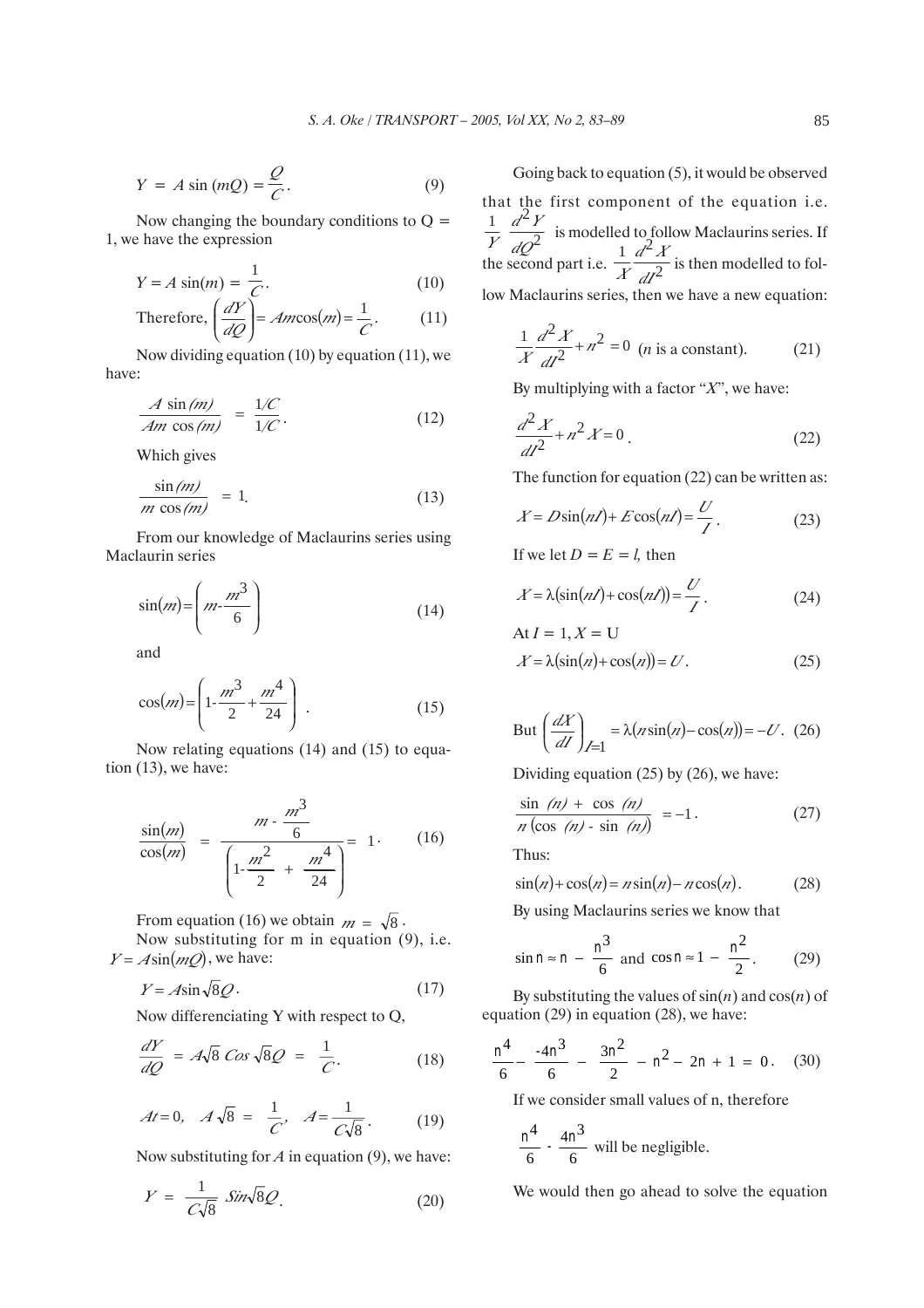$-\frac{3n^2}{2}$  – 2n + 1 = 0 to obtain the value of

 $n = 0.387$ .

Note that if we substitute this value of n in equation (25), we have a new value for *l*. Thus, we have:

$$
\lambda = \frac{U}{\sin 0.387 + \cos 0.387} = 0.993U.
$$
Thus:

$$
X = 0.993U(\sin 0.3871 + \cos 0.3871). \tag{31}
$$

If we consider the third part of equation (5) which is on the right hand side of the equation and model it as in the previous cases, then we start by supposing that:

$$
\frac{1}{e^2T}\frac{D^2t}{dt^2} + r^2 = 0 \text{ (r is a constant)}.
$$

Therefore, the solution becomes

$$
T = D\sin(\text{er}t) + E\cos(\text{er}t) = (1 - n_0)^{-t}.
$$
 (32)

At  $t = 0$ ,  $T = 1$ ,  $E = 1$ . Thus, we have:

$$
T = D\sin(e\tau t) + \cos(e\tau t) = (1 - n_0)^{-1}.
$$
 (33)

This means that when *T* is differentiated with respect to *t*, we have:

$$
\left(\frac{dT}{dt}\right)_{t=0} = Der\cos(ert) - er\sin(ert) =
$$
\n
$$
(-1 - n_0)^t \ln(1 - n_0)
$$
\n(34)

Equation (34) reduces to the form in equation (35) below

$$
T = Der = -(1 - n_0) - t\ln(1 - n_0),
$$
\n(35)

but 
$$
r = \sqrt{m^2 + n^2} = \sqrt{8 + 0.15} = 2.86.
$$

If we have to substitute the value of *r* and *e* in equation (35), we may need to assume  $e = 1$ . Together with the value of *r* we have a new expression labelled equation (36)

$$
D = -(1 - n_0)^{-t} \frac{\ln (1 - n_0)}{2.86}.
$$
 (36)

Now, substituting the expression for *D* from equation (36) to equation (34), the expression becomes:

$$
T = -\frac{(1 - n_0)}{2.86} t \ln(1 - n_0) \sin 182.86t + \cos 2.86t
$$
.(37)

Thus,

$$
P = \frac{1}{c\sqrt{8}} \sin \sqrt{8} Q(0.993U \left(\sin 0.387I + \cos 0.387I\right))
$$

$$
\left(\frac{(1 - n_0)}{2.86} \ln(1 - n_0) \sin 182.86t + \cos 2.86t\right)
$$
(38)

Finally, we have:

$$
P = \frac{0,351U}{c} \sin \sqrt{8}Q \text{ (sin } 0,387I + \cos 0,387I)
$$

$$
\left(\frac{(1 - n_0)}{2.86} \right)^{-t} n(1 - n_0) \sin 182,86t + \cos 2,86t \text{ (39)}
$$

What follows is an illustrative case study that demonstrates the practicality of the model.

### 3. Case study

For the purpose of illustration and clarity of the model application we illustrated the application of the model with the use of a case study drawn from TCTC Transport Company in Lagos Nigeria. The company has been in existence for ten years, but has just restructured due to changes in the number and the sophistication of the transport facilities it manages. This government company had just received donations of 1,500 traveling vehicles that convey both human and non-human elements across the country. Six months into the assumption of the office which coincide with the time that the donations were made, the government of the state has requested for a detailed statement of the productivity of the transport organization for two months from the manager of TCTC.

As a way of resolving the problem, the data on the activities of the company were used concerning the prices attached to transport services and the number of passengers each vehicle carries at a particular instance and the weight of goods carried for the different routes. These data need to be complimented with that of the quality and unit prices of the various input resources utilized for the transportation activities. Based on this information a computer program was developed that computes the productivity of the organization as defined in equation (39). The program developed is as stated below: to obtain the calculated value of productivity random numbers are first generated and used to test the work ability of the model under different circumstances.

Results generated from the development of the computer programme are presented in Table.

In order to demonstrate the behaviour of the various variables that are captured in the model, the results obtained were plotted graphically over the

86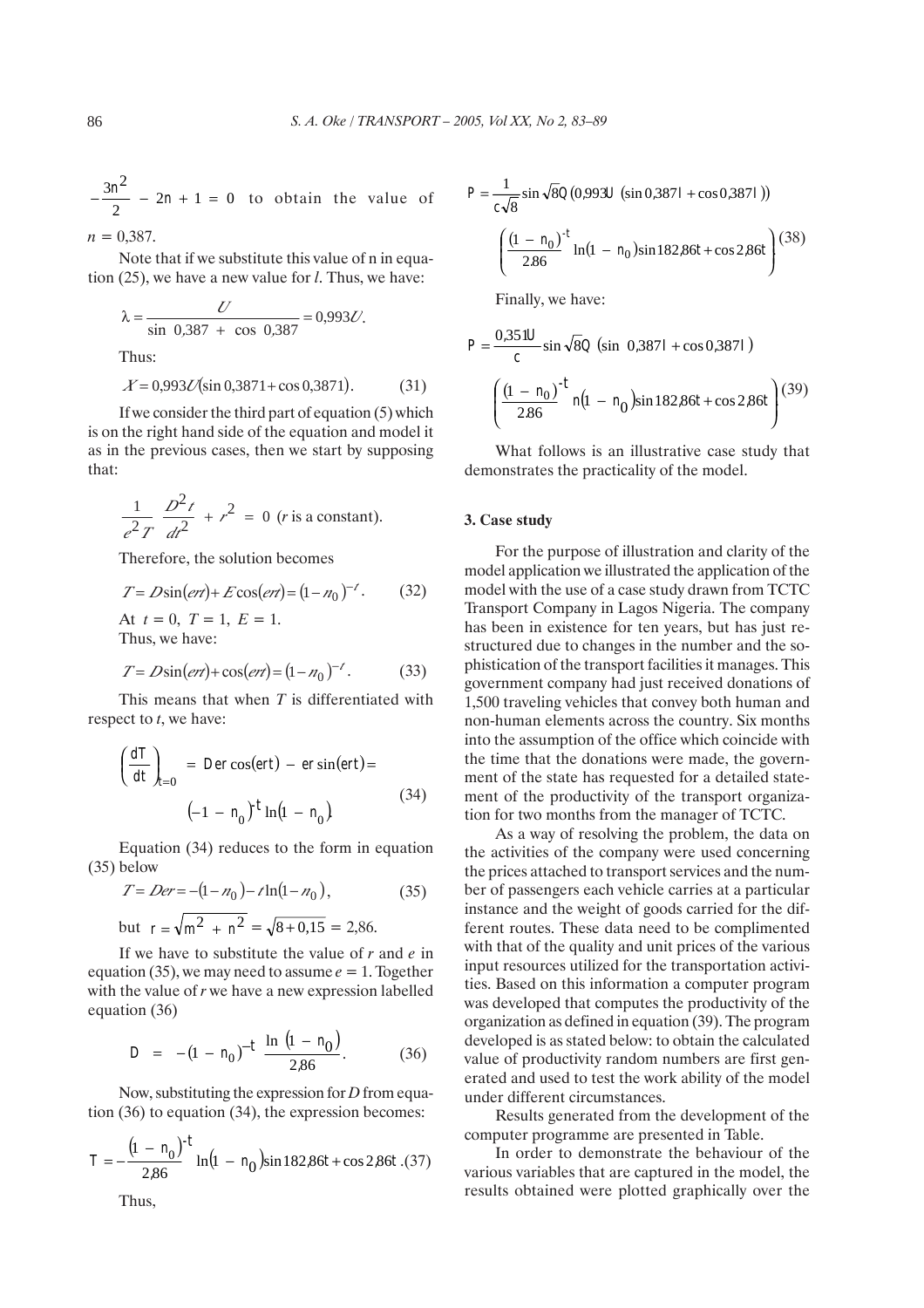periods of 12 months. Variations in *t, Z, I, n, Q, U*, and *P* were plotted as line graphs as shown in Fig 1. Another point of interest is to understand the changes in productivity and an inflation factor over 12-month period. The graph for this is shown in Fig 2. A concern is to study the effects of changes of the input quantities and price of input over 12-month period. This is displayed in Fig 3. In Fig 4 we have the changes in value of the output over the period of the test.

| Month          | t        | Z.       |          | C        | $\boldsymbol{n}$ | $\mathcal{Q}$ | U        | $\boldsymbol{P}$ |
|----------------|----------|----------|----------|----------|------------------|---------------|----------|------------------|
|                | .5873519 | .7066861 | 5        | 313.2331 | .446268          | 21            | 69.78876 | $-1.558046E-03$  |
| $\mathfrak{D}$ | 1.186813 | .1091816 | 51       | 122.2464 | .8452781         | 47.87303      | 87       | $-5.316107E-02$  |
| 3              | .4510369 | .1843805 | 60       | 513.4389 | .9764491         | 70            | 81.86306 | $-3.758626E-04$  |
| 4              | .1369649 | .8188099 | 2        | 650.3797 | .767653          | 2             | 36.03609 | $-5.797413E-03$  |
| 5              | .5337111 | .7412128 | $\Omega$ | 958.3954 | .4294213         | 8             | 16.21495 | $-1.592213E-04$  |
| 6              | .6101571 | .9145923 | 50       | 852.4893 | .1361169         | 85            | 15.8546  | $-1.225355E-04$  |
|                | 1.662356 | .6877908 | 19       | 943.4751 | .2015994         | 60            | 50.21745 | $-3.397961E-05$  |
| 8              | 2.956251 | .3348614 | 9        | 580.6848 | .3093184         | 13            | 92.34255 | $-1.184773E-02$  |
| 9              | .6192182 | .4209653 | 42       | 170.2483 | .7527249         | 43            | 42.68474 | 9.163597E-03     |
| 10             | 1.507155 | .8089356 | 8        | 593.353  | .1312381         | 16            | 8.81604  | 5.065117E-04     |
| 11             | 1.292246 | .3624585 | 13       | 76.11603 | .5440329         | 30            | 79.29971 | $-1.628008E-03$  |
| 12             | .368314  | .5945884 | 9        | 691.0934 | .7562298         | 24            | 74.59893 | 2.103868E-02     |

Results generated from the development of the computer programme



**Fig 1.** Productivity indices for TCTC Transport Company (12 months)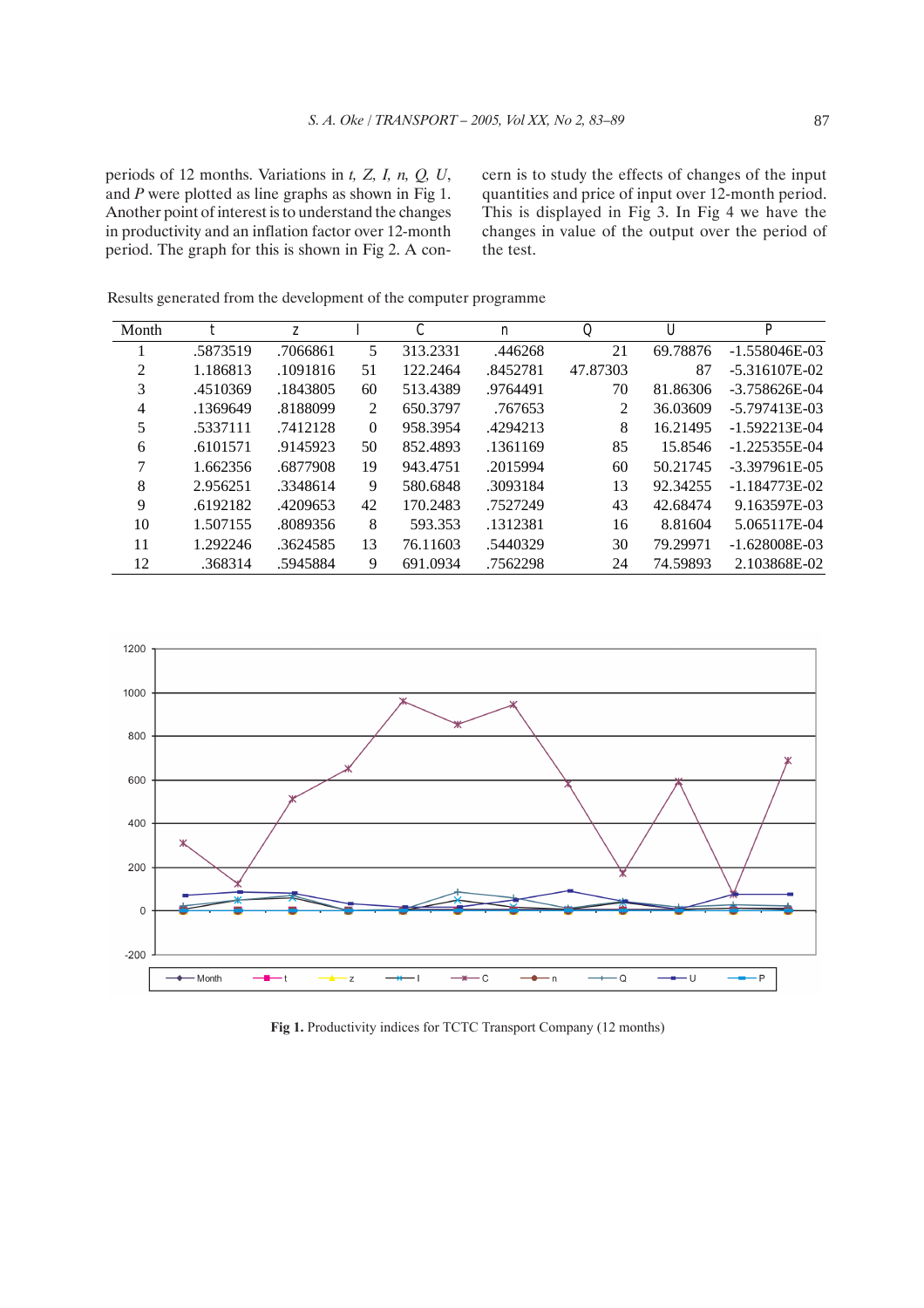![](_page_5_Figure_1.jpeg)

**Fig 2.** Periodic changes of an inflation factor and productivity

![](_page_5_Figure_3.jpeg)

![](_page_5_Figure_4.jpeg)

![](_page_5_Figure_5.jpeg)

**Fig 4.** Changes of value of the output